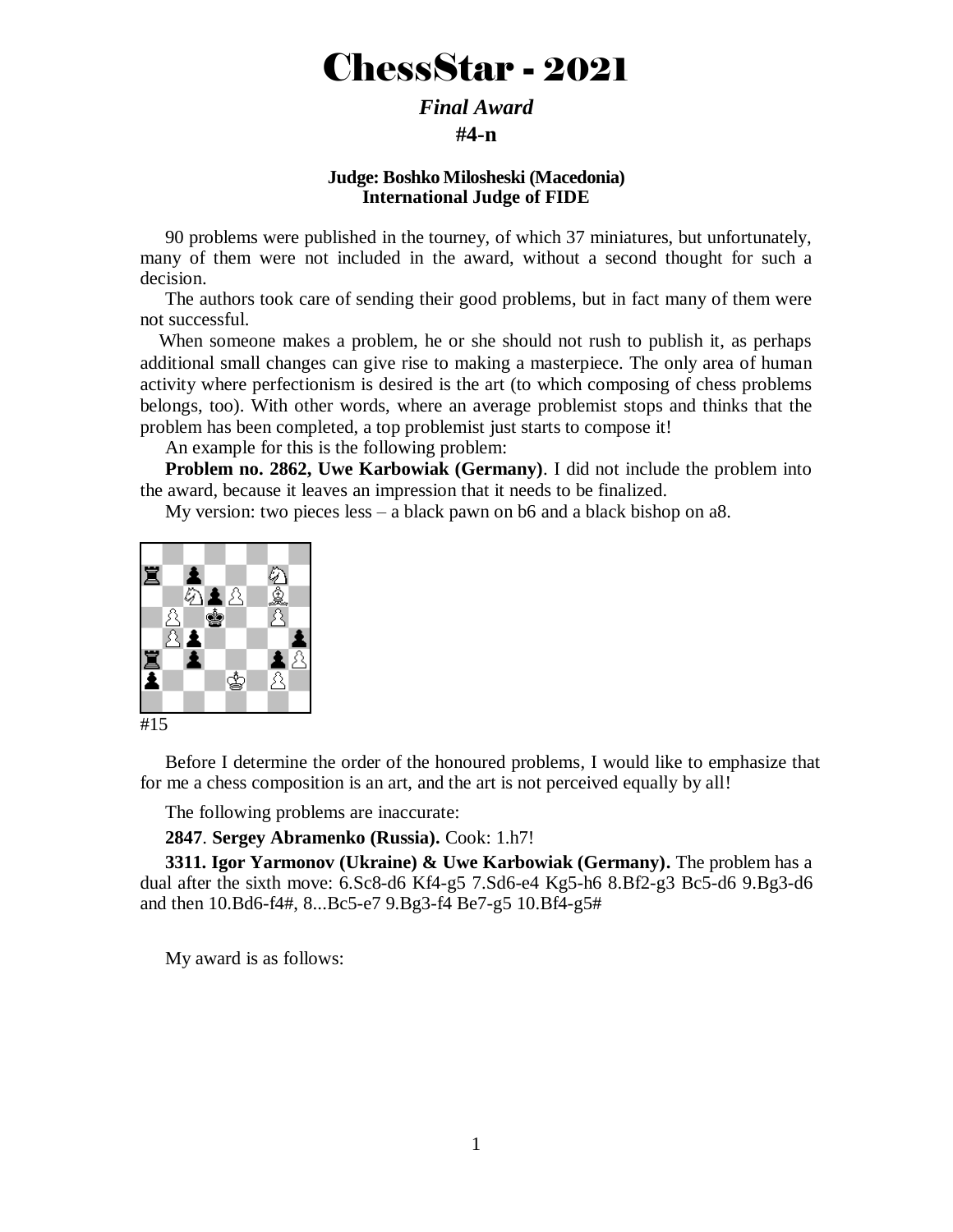**2882. Ferhat Karmil (Turkey) ChessStar 2021**



*.*

*2882 16.08.2021 Ferhat Karmil FEN "1rs5.s7.1b2K3.8.3p1p1p.3p1p2.k7.2QB4 w - - 0 1"]*

The main plan *1.Qd2+ Ka1? 2.Bb3 Kb1 3.Ba2+ Ka1 4.Bc4 Kb1 5.Bxd3+ Ka1 6.Qc1+ Ka2 7.Bc4#* with a model mate does not work because: *1... Ka3! 2.Qxd3+ Kb4! 3.Qb3+ Kc5!*

However, after*: 1.Qc4+! Ka1! 2.Qa4+ Kb2 3.Qb3+ Ka1 4.Qa3+ Kb1 5.Qxd3+! Kb2 6.Qb3+ Ka1 7.Qa3+ Kb1 8.Bb3! d3 9.Bc4! Kc2 10.Qxd3+! Kc1 11.Qc3+ Kd1! 12.Qxf3+! Kd2 13.Qd3+ Kc1 14.Qc3+ Kd1 15.Bd3! f3 16.Be4! Ke2 17.Qxf3+ Ke1 18.Qc3+ Kf1 19.Qd3+ Ke1*

In the following variation the white bishop moves from **b3** to **h3**! *19...Kf2 20.Qd2+ Kf1 21.Bf3 h3 22.Bg4 Kg1 23.Bxh3 Bf2 24.Qg5+ Bg3 25.Qxg3+ Kh1 26.Qg2#) 20.Bf3! Kf2 21.Qe2+ Kg3 22.Be4! h3 23.Qf3+ Kh2 24.Qf4+ Kg1 25.Qg3+ Kf1 26.Bd3#,* with a model echo mate in relation to the try play.

The author dedicated the problem to his father **Rasim Karmil** (1921-2009).

The black king, with an interesting play of the queen and bishop, transfers himself from the queen's wing to the king's wing, where he will be mated. In my opinion, this is the best problem in the tourney.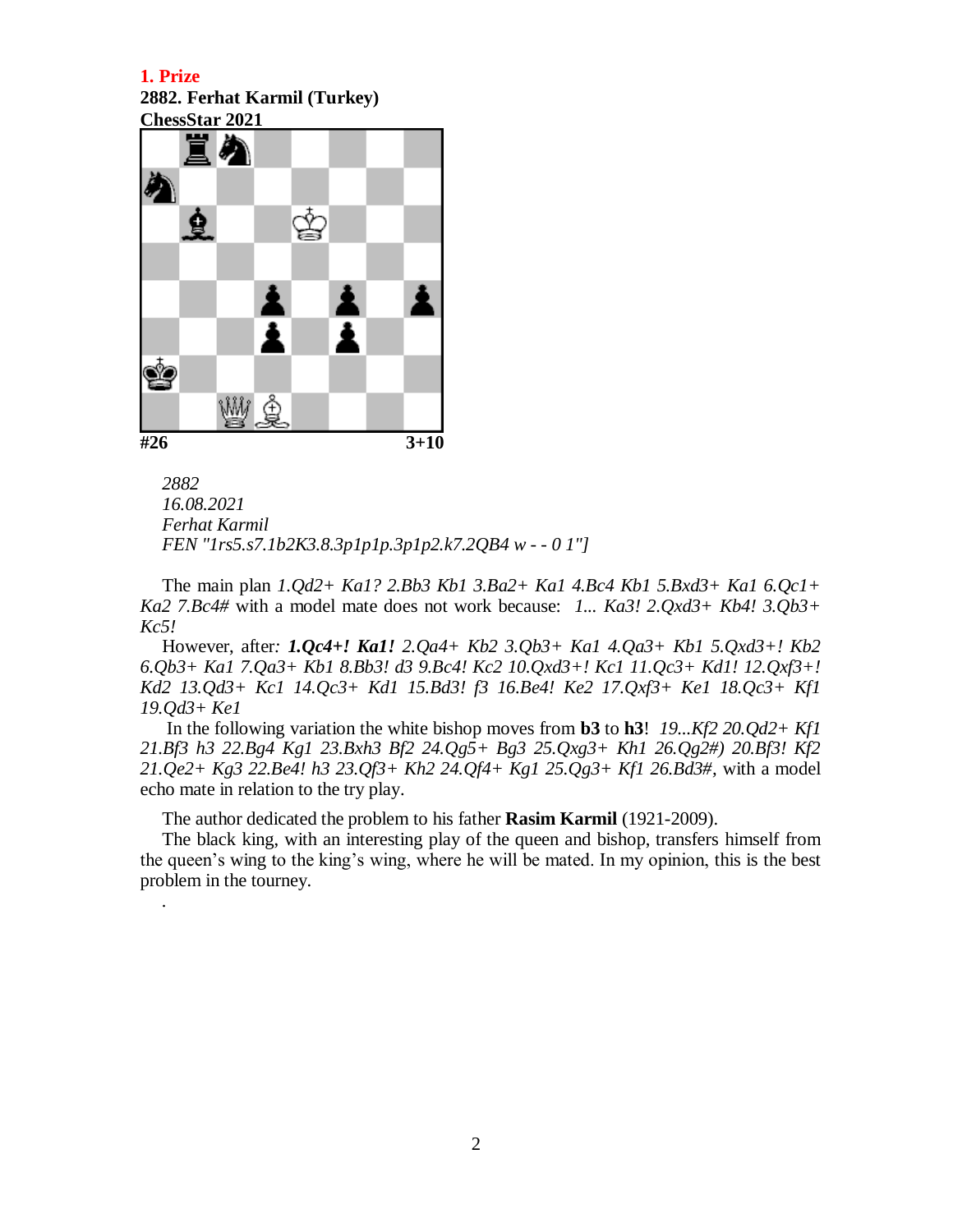**3033. Grigory Popov (Russia) ChessStar 2021**



*3033 26.11.2021 Grigory Popov (Russia) [FEN "K1b5.4ps2.1b1r1p2.1p1prp2.p1p1p2B.4k3.2PR1R1s/8 w - - 0 1"]*

*1.Bg3! (2.Bf4#) Bb7+ 2.Kb8 Ba7+ 3.Kxa7 Ra6+ 4.Kb8 Ra8+ 5.Kc7 Rc8+ 6.Kb6 Re6+ 7.Ka5 Ra6+ 8.Kb4 e5 9.Rde2+ Kd4 10.Rf3 Nxf3 11.Bf2+ e3 12.Bxe3+ Ke4 13.Bd2+ Kd4 14.Bc3#.*

The black king, in order to defend himself from the matе, attempts by counter-checks and sacrifices by black bishops. However, the white king takes refuge, followed by a final strike with a sacrifice by the white rook.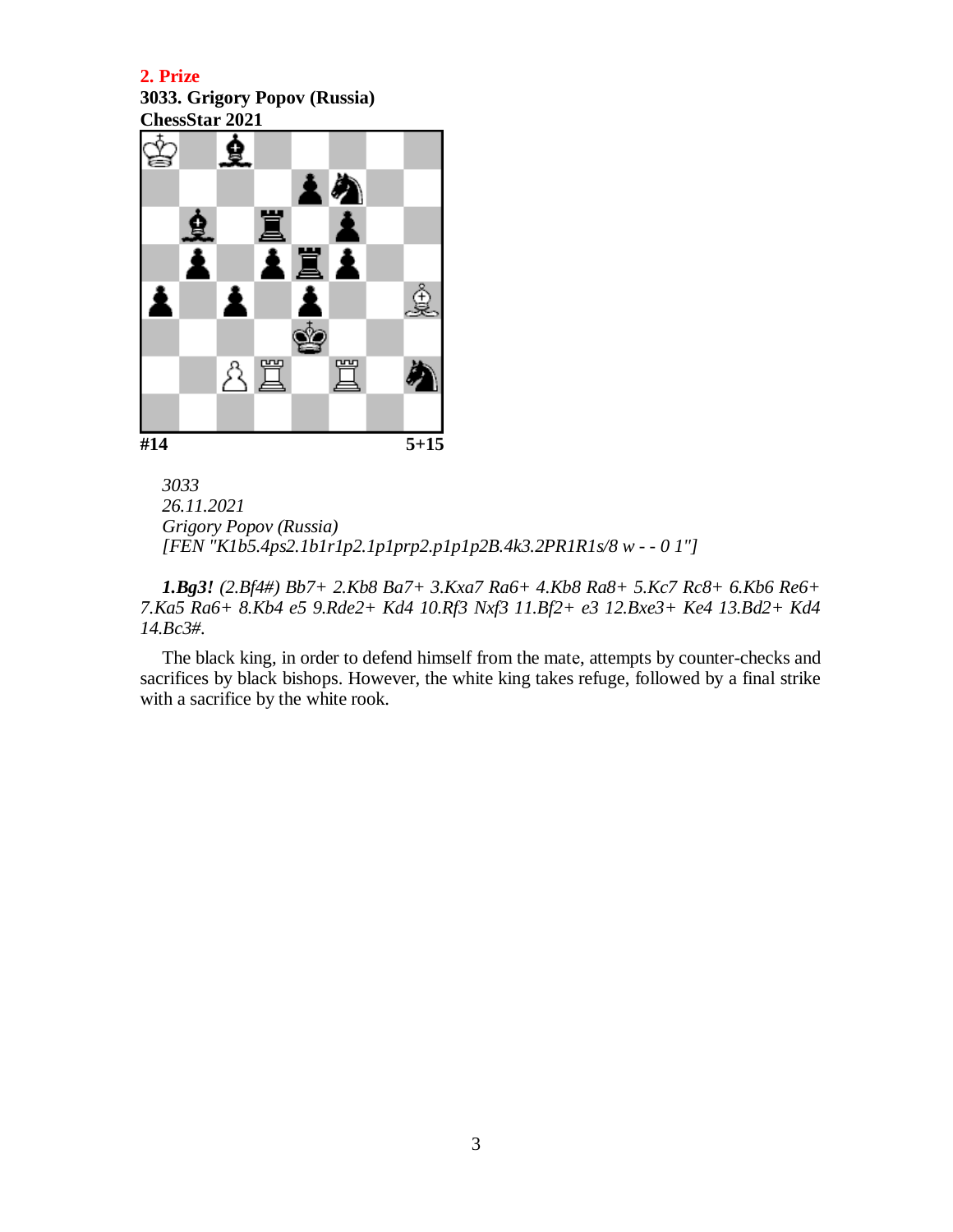**3035. Grigory Popov (Russia) ChessStar 2021**



*3035 24.11.2021 Grigory Popov (Russia) [FEN "6R1.1p1k4.S3p2p.Sp2P2r.3K4.4P3.p3P2p.rs6 w - - 0 1"]*

*1.Rg7+ Kc8 2.Nxb7 Rh4+ 3.e4 Rxe4+ 4.Kd3 Rc4 5.Nd6+ Kd8 6.Nb8 Rc3+ 7.Kd4 Rc4+ 8.Ke3 Rc3+ 9.Kf4 Rc4+ 10.e4 Rxe4+ 11.Nxe4 h1=Q 12.Nc6+ Ke8 13.Nf6+ Kf8 14.Rg8+ Kf7 15.Nd8+ Ke7 16.Re8#.*

Different motifs of interfering by white pawns **e3** and **e2** on the square **e4**. Meanwhile, the white rook and the white knights weave a mating net around the black king.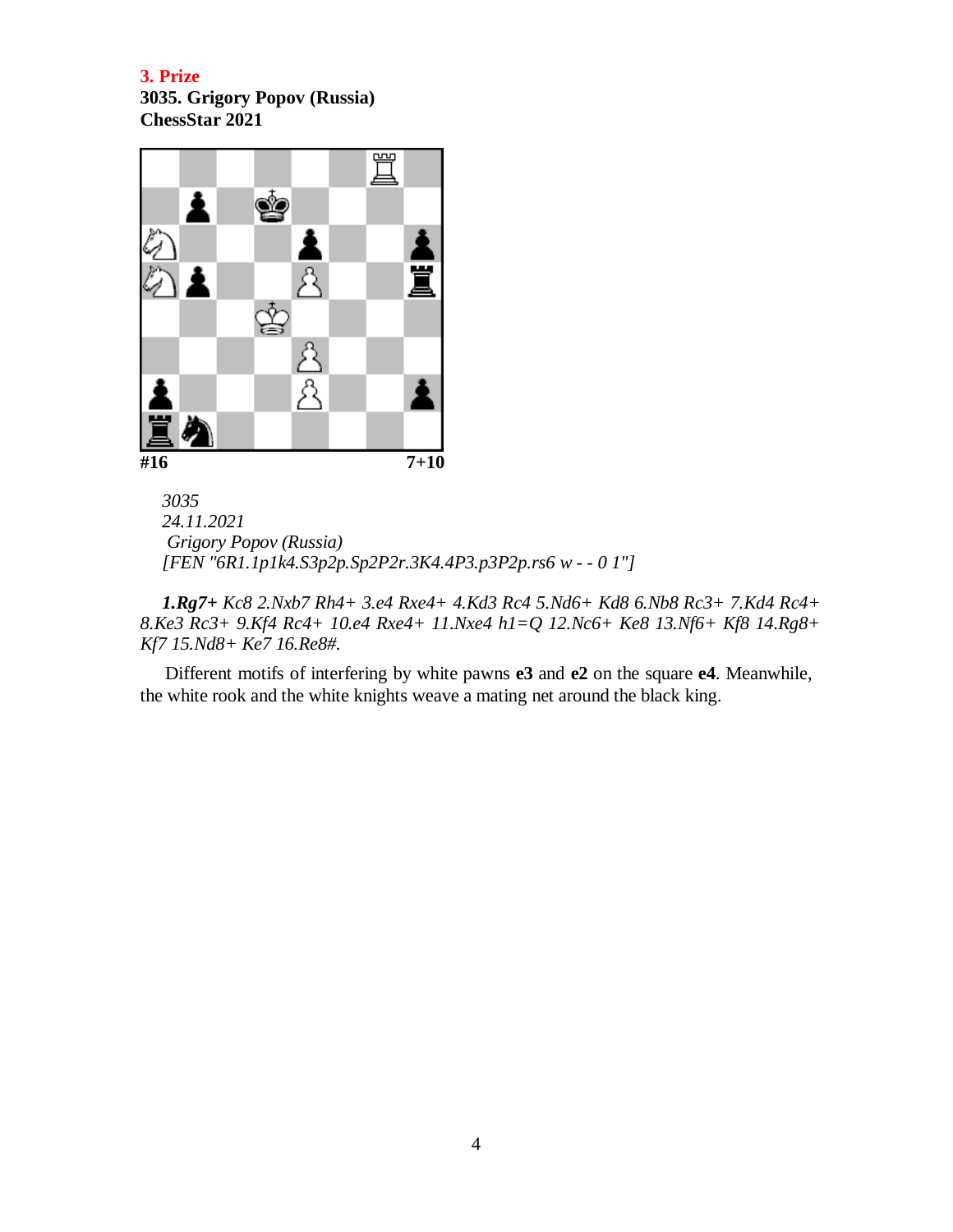#### **1. HM 2753. Ferhat Karmil (Turkey) ChessStar 2021**



*2753 05.03.2021 Ferhat Karmil 8.5k2.7Q.8.4p1p1.4p1p1.3prpp1.3Kbbrs #16*

*1.Qd6! 1.Qd6! Kg7 2.Qe6 Kf8 3.Qd7 Kg8 4.Qe7 Kh8 5.Qg5 Kh7 6.Qe5 Kg8 7.Qf6 Kh7 8.Qf8 Kg6 9.Qe7 Kf5 10.Qd6 Kg5 11.Qe6 Qh5 (11... Kf4 12. Qf6#) 12.Qe8 Kg5 13.Qf7 Kh6 14.Qg8 Kh5 15.Qg7 Kh4 16.Qh6#!*

*(9... Kh6 10.Qf7 Kg5 11.Qe6 Kh5 12.Qe8 Kg5 13.Qf7 Kh6 14.Qg8 Kh5 15.Qg7 Kh4 16.Qh6#) (1...Ke8 2.Qc7 Kf8 3.Qd7) (1...Kg8 2.Qf6 Kh7 3.Qf8 Kg6 4.Qe7 Kf5 5.Qd6 Kg5 6.Qe6 Kh5 7.Qe8 Kg5 8.Qf7 Kh6 9.Qg8 Kh5 10.Qg7 Kh4 11.Qh6#).*

The white queen starts its duel against the black king, leaving the square **h6** and returning on the same square to deliver a mate (Milosheski theme).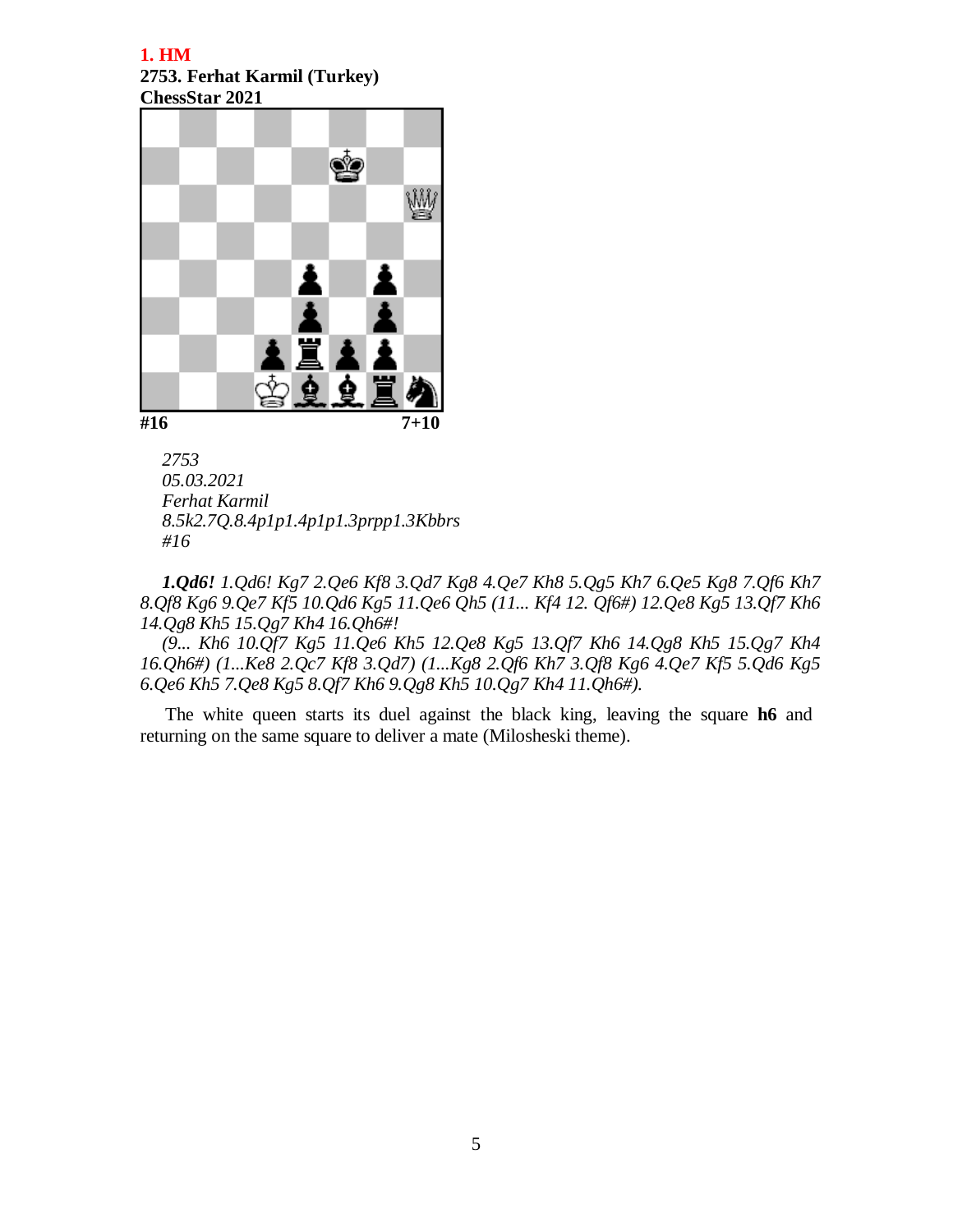**2764. Vladimir Kuzmichev (Russia) ChessStar 2021**



```
2764
21.04.2021
Vladimir Kuzmichev (Russia)
b7.k3p3.2P1P2p.1Qp1P1pP.1prpRpK1.1RpS1P2.2P2P2.B7 w - - 0 1
```
*1...Bb7 2.Qxb7#*

*1.c7! (~ 2.c8=S#) 1...Bb7 2.Qa5+ Ba6 3.c8=R Kb7 4.Qc7# 1...Bc6 2.c8=S+ Ka8 3.Qb6 ~ 4.Qa7# 1...Bd5 2.c8=Q Bxe6+ 3.Qxe6 ~ 4.Qea6# 1...Bxe4 2.fxe4 f3 3.c8=B ~ 4.Qb7#*

A complex original idea – four promotions which follow after four movements (defences) by a black piece (a black bishop) on the same line at adjacent squares [AUW].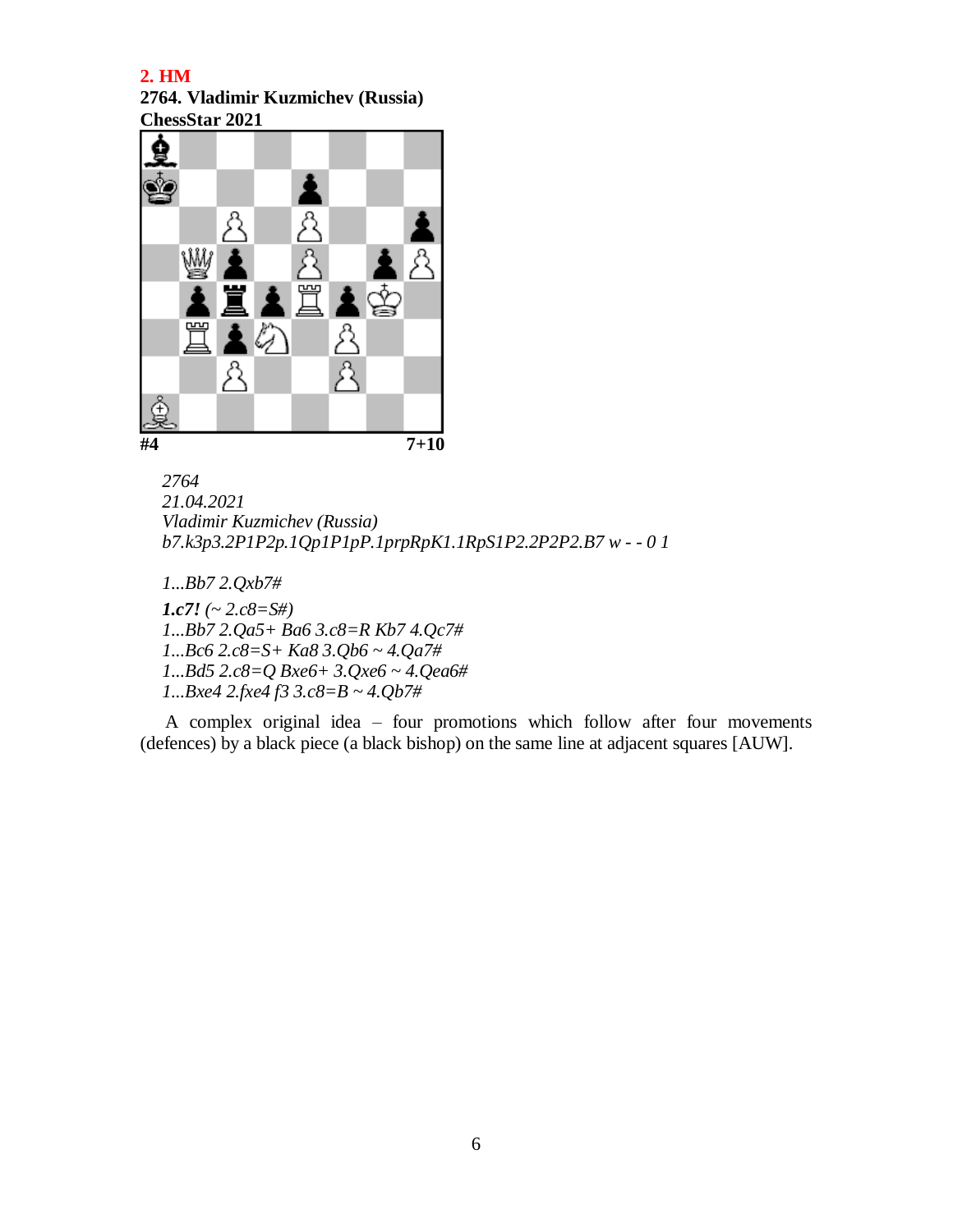**2819. Sergey Abramenko (Russia) ChessStar 2021**



```
2819
23.06.2021
Sergey Abramenko, (Russia)
5SK1.2p5.1B1P2P1.1P6.3P1p2.3P1B1R.5prP.5Rbk w - - 0 1
```

```
1.Ba7? ~ 2.Se6 ~ 3.Sxf4 ~ 4.Bxg2#
1...c5 2.d5 c4 3.Bxf2 ~ 4.Rxg1#
1...cxd6!
1.Rh7?
1...c5 2.d5 c4 3.Bxf2 ~ 4.Rxg1#
1...c6 2.Se6 ~ 3.Sxf4 ~ 4.Bxg2#
1...cxd6 2.Bd8 d5 3.Bh4 Kxh2 4.Bxf2#
1...cxb6!
1.Rh8!
```
*1...c5 2.d5 c4 3.Bxf2 ~ 4.Rxg1# 1...c6 2.Se6 ~ 3.Sxf4 ~ 4.Bxg2# 1...cxd6 2.Bd8 d5 3.Bh4 Kxh2 4.Bxf2# 1...cxb6 2.Sh7 Kxh2 3.Sg5+ Kg3 4.Rh3#*

Good introductory move. Two direct mates and two battery mates after four defences by a black pawn (Pickaninny). The author had sent a series of problems showing the Pickaninny theme. The problem no. 2847 has a cook, and the other problems were not considered for the award due to the weak first move.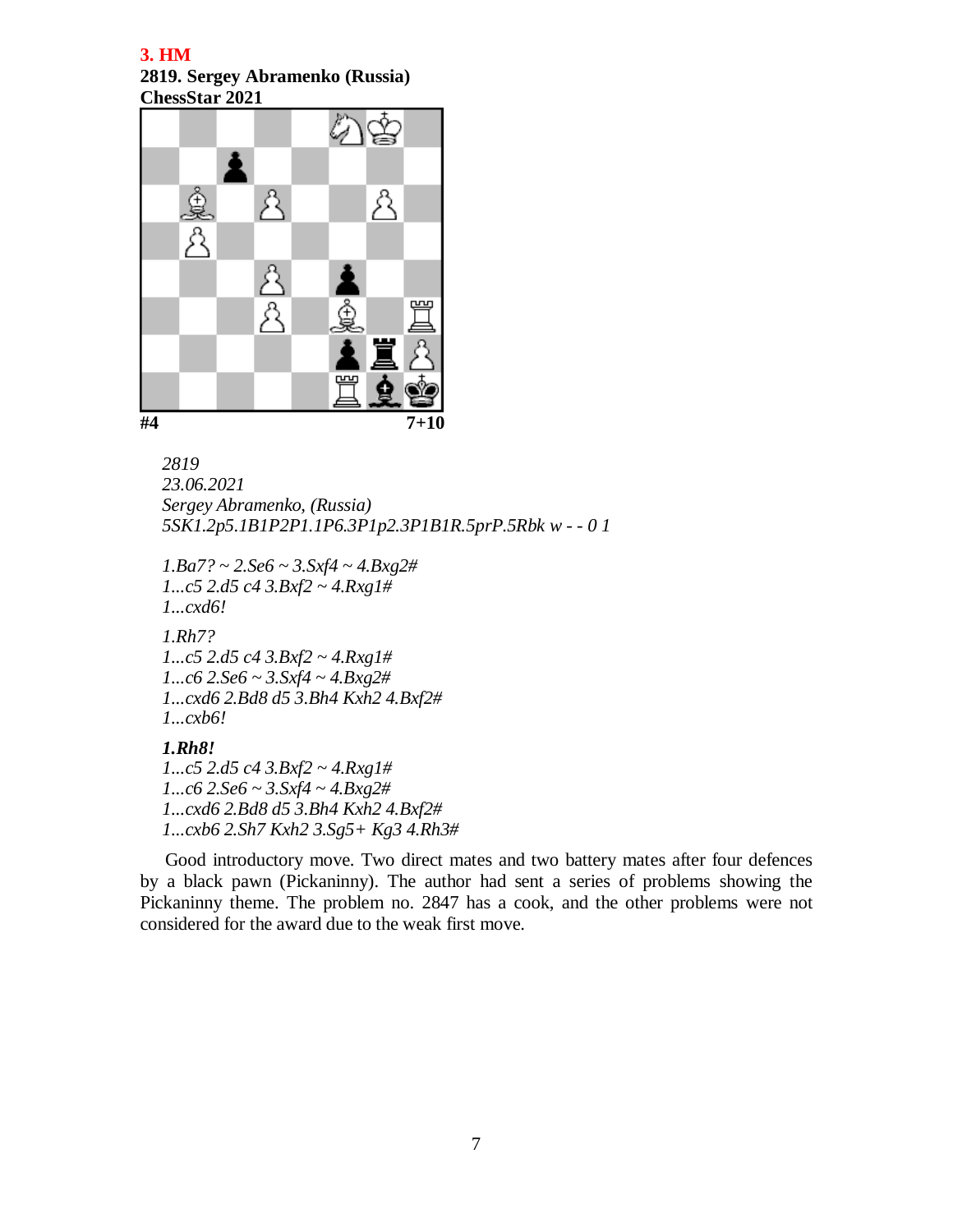#### **4. HM Vladimir Kuzmichev (Russia) ChessStar 2021**



*.*

*2970 25.10.2021 Vladimir Kuzmichev(Russia) 8.6R1.8.8.1P1PP3.Q2P3p.2qPP1pp.3RK1kb w - - 0 1*

```
1.Qa7! (~ 2. d5+ Qc5 3.Qxc5#)
2…Qc5 2.Qb6!!
  (2.e3? Qh5! 2.Qf7? Qf5!)
2…Qd5 3.Rg4!
  (3.Rg3?/Rg6/3.Rg8?. Qe6! 4.Qc5 Qd5! 5.e3 Qh5! –
  3.Rg5? 3…Qe6! 4.Qc5 Qc8! 5.Qg5? 5.e3 Qg4!)
3…Qb5 4.Rb6!!
  (4.Qa7? Qa6 5.Qc5! Qb5 6.Qb6! Qa6 7.Rf4! Qb5
  8.Qf6! Qf5 9.e3! Qxf4 10.Ke2+! Qf1 11.Rxf1+! gf 12.Qxf1#)
4…Qc5/Qd5 5.e5! Qc6 6.Rd6!! Qd5 7.e6! Qb7 8.e7! Qc6 9.e8Q! 
9…Qxe8 10.d5+ Qe3 11.Qxe3#
9...Qf3 10.d5+ Qf2 11.Qxf2#
9...Qe4 10.d5+ Qd4 11.Qxd4#
```
An interesting combination with the white rook [Rb7] against the black queen, with subtle and uniquely determined moves leading to the final goal.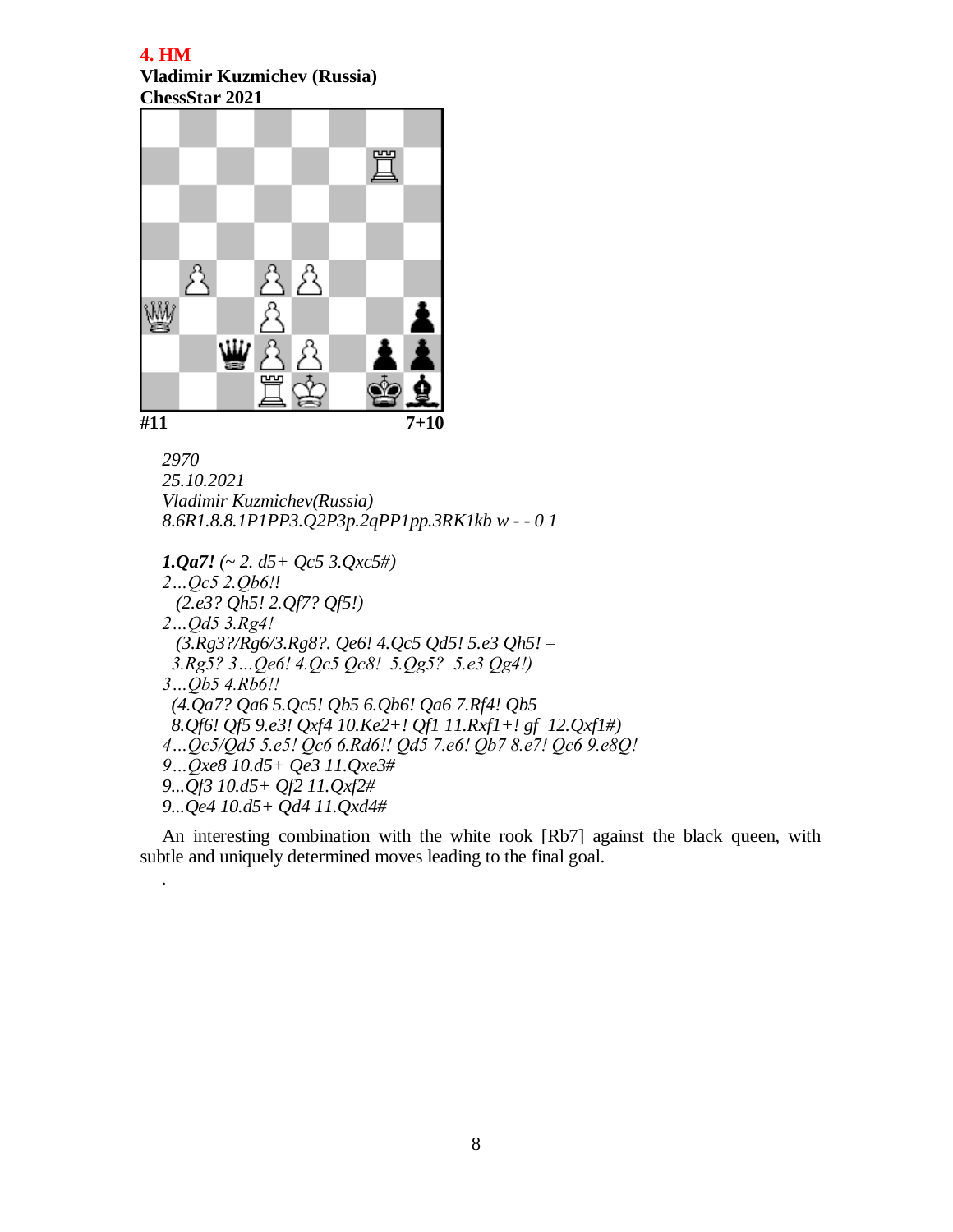**2762. Miguel Uris (Spain)**



```
2762
04.04.2021
Miguel Uris (Spain)
1R1SR3.8.K2B4.1Spk4.2p1p3.6s1.1b1P4.3B3q
```

```
1.Rc8! [2.Rc5#]
1...Qg1 2.d4 [3.Rxc5# A, 3.Re5# B]
   2...Bxd4 3.Rxc5+ A Bxc5 4.Re5# B
   2...Qxd4 3.Re5+ B Qxe5 4.Rxc5# A
   2...cxd3 e.p. 3.Bb3+ c4 4.Bxc4#
   2...exd3 e.p. 3.Bf3+ Se4 4.Bxe4#
```
Plachutta and two en passant captures.

*.*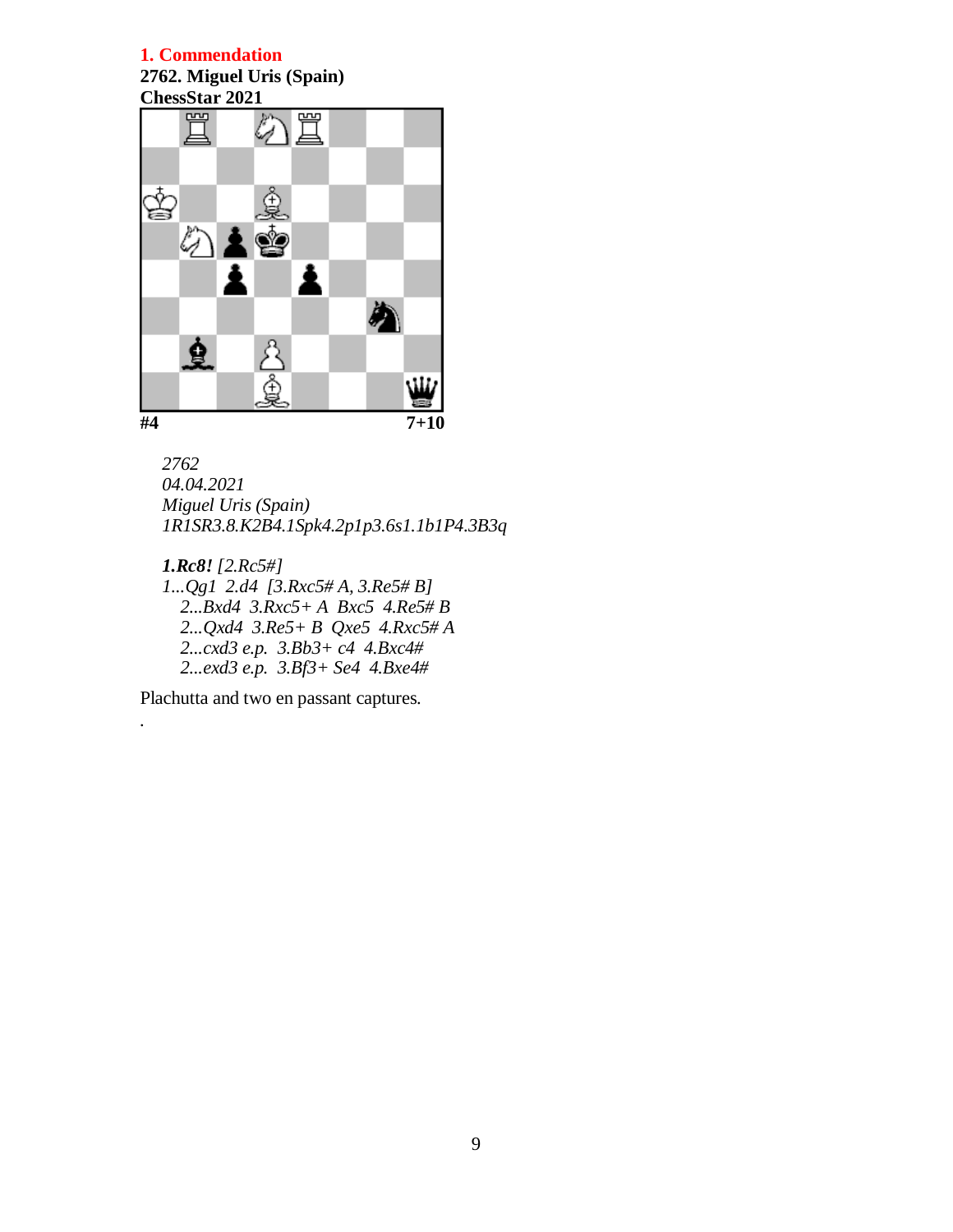**2738. Nikolaj Harchishin (Russia) ChessStar 2021**



*2738 03.02.2021 Nikolaj Harchishin*

*1.Bd4! - cxd3 2.Ra1 Kxh7 3.Kf5 f6 4.g6+ Kg8 5.Kxf6 dxe2 6.Ra8# 4…Kg7 5.Bxf6+ Kh6 6.Rh1# 5… Kf8 6.Ra8# - model mate 1…Rxh7 2.Rxh7 cxd3 3.Rh8+ Kxh8 4.Kxf7+ Kh7 5.Bg7 dxe2 6.g6# - model mate*.

The white rook (Rh1) during the play visits all squares at the edges of the board [h1-a1 a8-h8].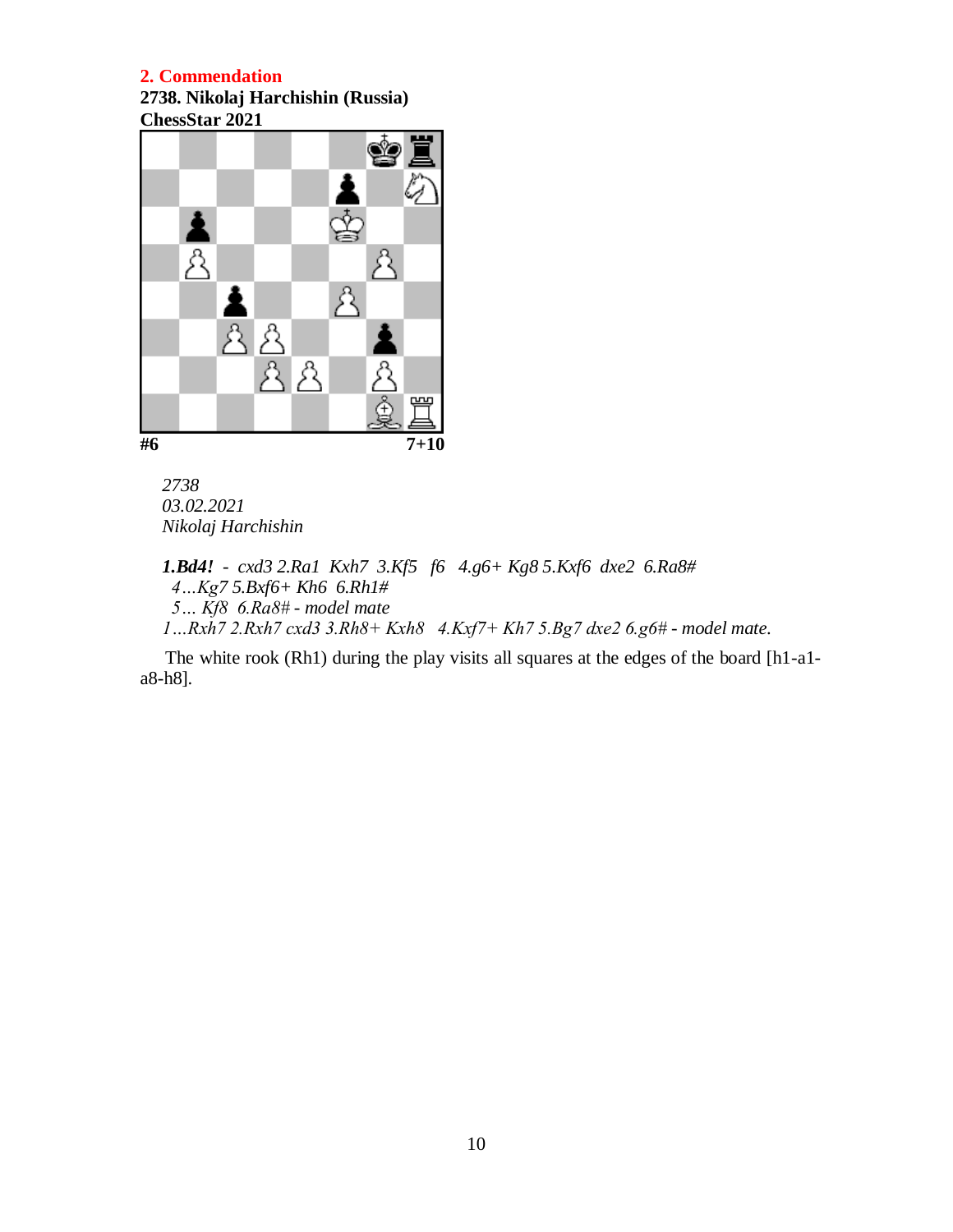**2766. Vladimir Kuzmichev (Russia) ChessStar 2021**



*2766 27.04.2021*

*Vladimir Kuzmichev (Russia) 8.4P1Bk.2K2P1P.4P3.4p3.4p3.4P3/8 w - - 0 1*

*1... Kg8 2.e8=Q+ Kh7 3.Qh5 Kg8 4.h7# - model mate 1.e8=R? ~ 2.Re7 ~ 3.f7 ~ 4.f8S+! Kg8 5.h7# - model mate but: 1…Kg6! 1.e8=B! ~ 2.e6 Kg8 3.f7+ Kh7 4.f8=S+ Kg8 5.Bf7# - model mate 1...Kg8 2.f7+ Kh7 3.f8=S+ Kg8 4.Sd7 ~ 5.Sf6# - model mate*

Model mates and all white promotions in different phases [AUW].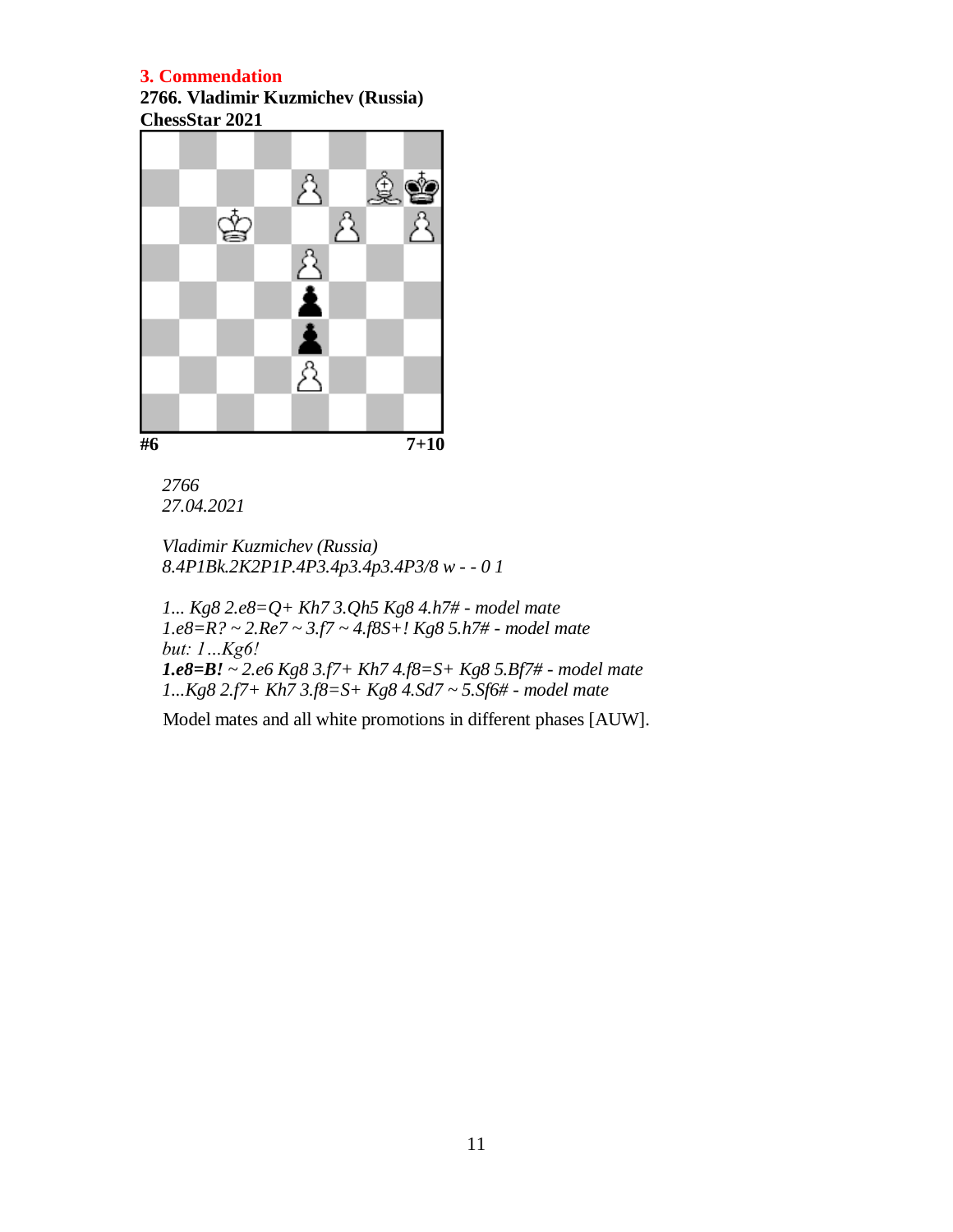*.*

**2824. Nikita Kravcov (Russia) ChessStar 2021**



*2824 30.06.2021 Nikita Kravcov (Russia) 8.pp6.kp6.bp2p3.1p2P3.8.1K6.7Q w - - 0 1*

*1.Qa1! b3 2.Kxb3 b4 3.Qxe5 b5 4.Qe6+! Bb6 5.Qf6! Ka5 (4...b6 5.Qc8#) 6.Qa1#* Rendering of the Kozhakin theme.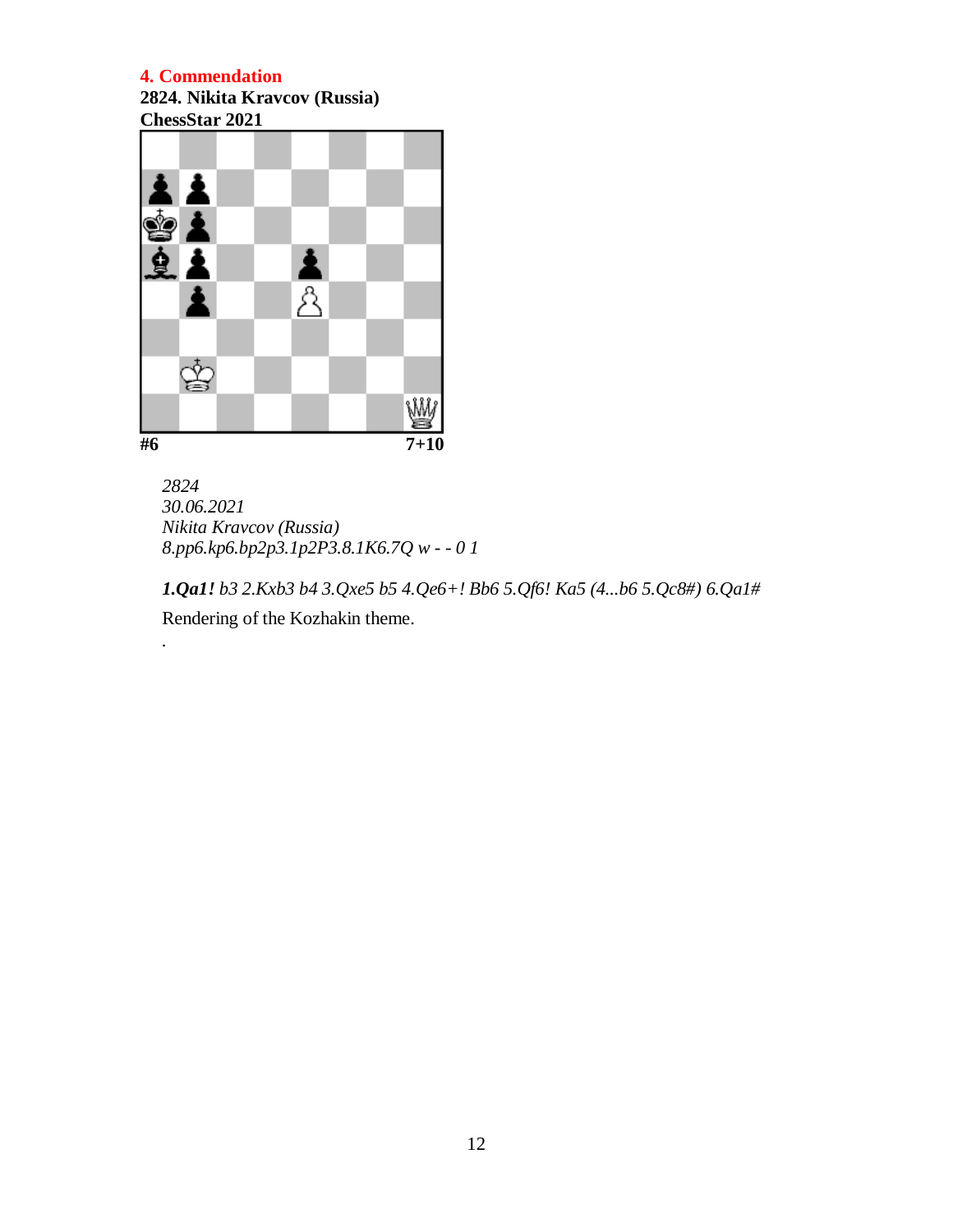# **M I N I A TU R E S**

#### **1. Prize**

**2720. Richard Becker [USA] ChessStar 2021**



*2720 12.01.2021 Richard Becker rkb5/1n6/1QK5/8/8/8/8/8 w - - 0 1*

*1.Qc7+ Ka7 2.Qf7! Kb8 3.Qf4+ Ka7 4.Qc7 zz Bd7+ 5.Qxd7 5...Rc8+ 6.Qxc8 Nc5(or Nd6) 7.Qc7+ Ka8 8.Qb6 N~ 9.Qb7# 5...Rb8 6.Qd4+ Nc5 7.Qxc5+ Rb6+ 8.Qxb6+ Ka8 9.Qb7#*

А round-trip by the white queen with elimination of black pieces ends in an ideal mate.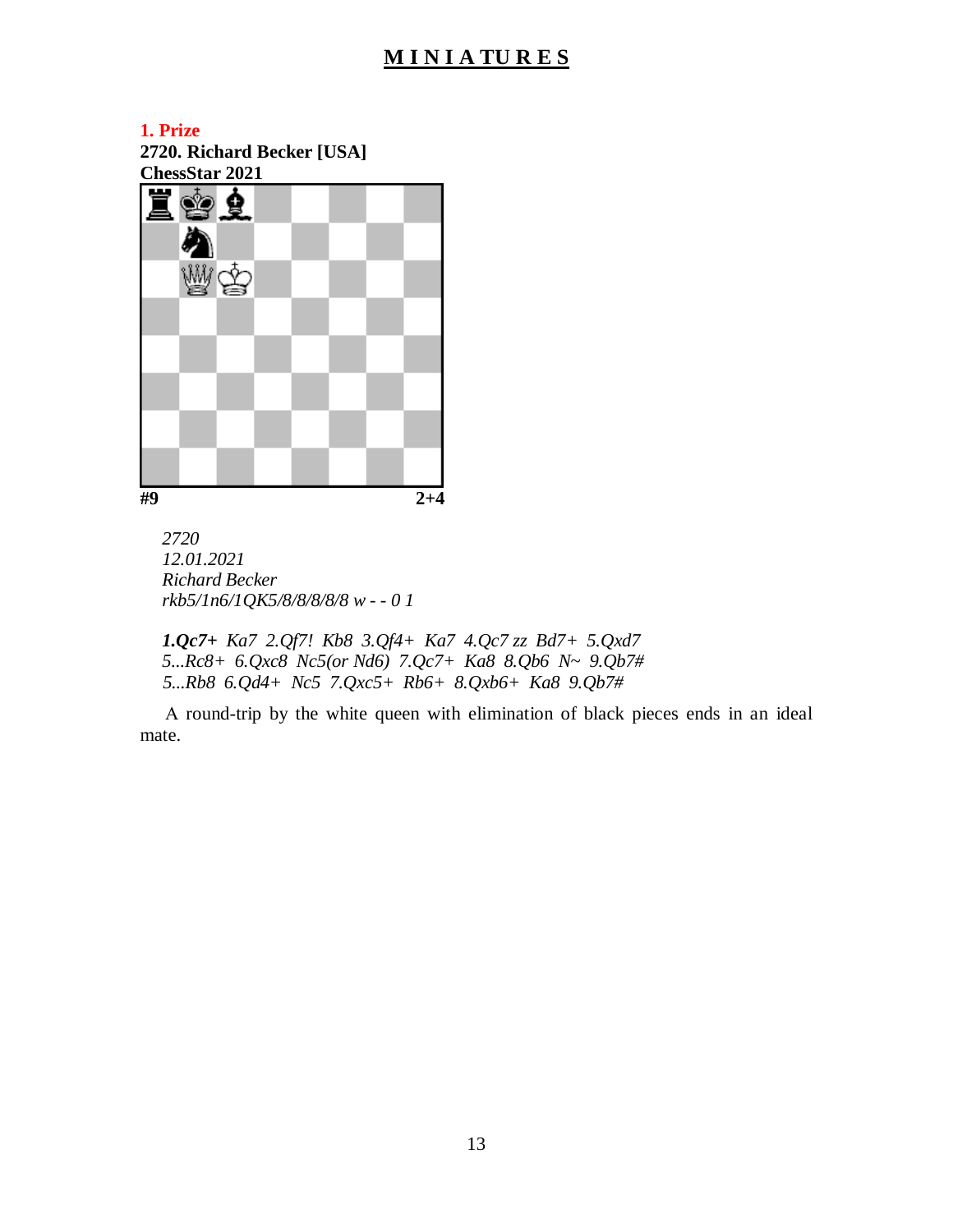**2881. Anatolij Stepochkin (Russia)**



```
2881
02.08.2021
Anatolij Stepochkin (Russia)
[FEN "2k5.3r2r1.2KpQ3.S7.8.8.8.8 w - - 0 1"]
```

```
1.Kb6! Re7
   (1.Kb6 Rh7 2.Nc6 )
 2.Qg8+ Rd8 3.Qg4+ Rdd7
   (3.Qg4+ Red7 4.Qc4+ Kb8 5.Nc6+ )
 4.Nb7 Re8
   (4.Nb7 Rg7 )
 5.Nxd6+ Kd8 6.Qg5+ Rde7 7.Kc6 Rf8 8.Qa5+ Rc7+ 9.Qxc7#
 (1...Rf7 2.Qe8+ Rd8 3.Qxf7 Rd7 4.Qe8+ Rd8 5.Qc6+)
```
Unpin and pin of the black rook and re-pinning on another diagonal line.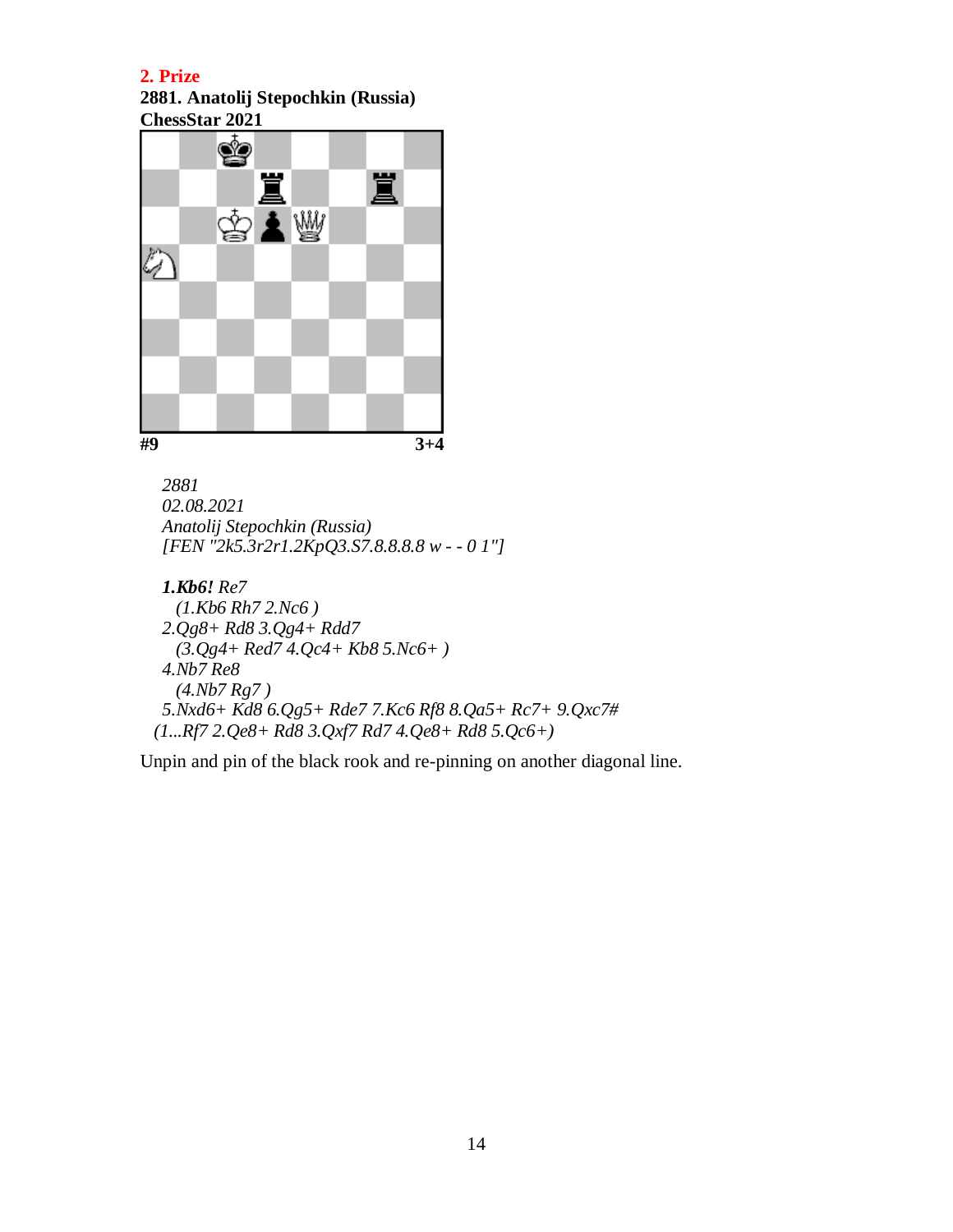# **3026. Peter S. Krug (Austria) ChessStar 2021**



*3026 03.11.2021 Peter S. Krug (Austria) [FEN "8.8.8.8.6S1.4p2K.R7.4r2k w - - 0 1"]*

```
1.Rh2+! Kg1 2.Rg2+ Kh1
  [2...Kf1? 3.Nh2#]
3.Nh2!
  [3.Nf6? Rf1! 4.Ne4 Rf3+ 5.Ng3+ Rxg3+ 6.Kxg3 e2 7.Rxe2 Kg1 8.Re1#] 
3...Rg1 4.Re2 Rg8
  [4...Rf1 5.Nxf1 Kg1 6.Nh2 Kh1 7.Re1#]
5.Re1+ Rg1 6.Nf1 e2
  [6...Rxf1 7.Rxf1#]
 7.Ng3#
```
А masked battery creation and a pin mate.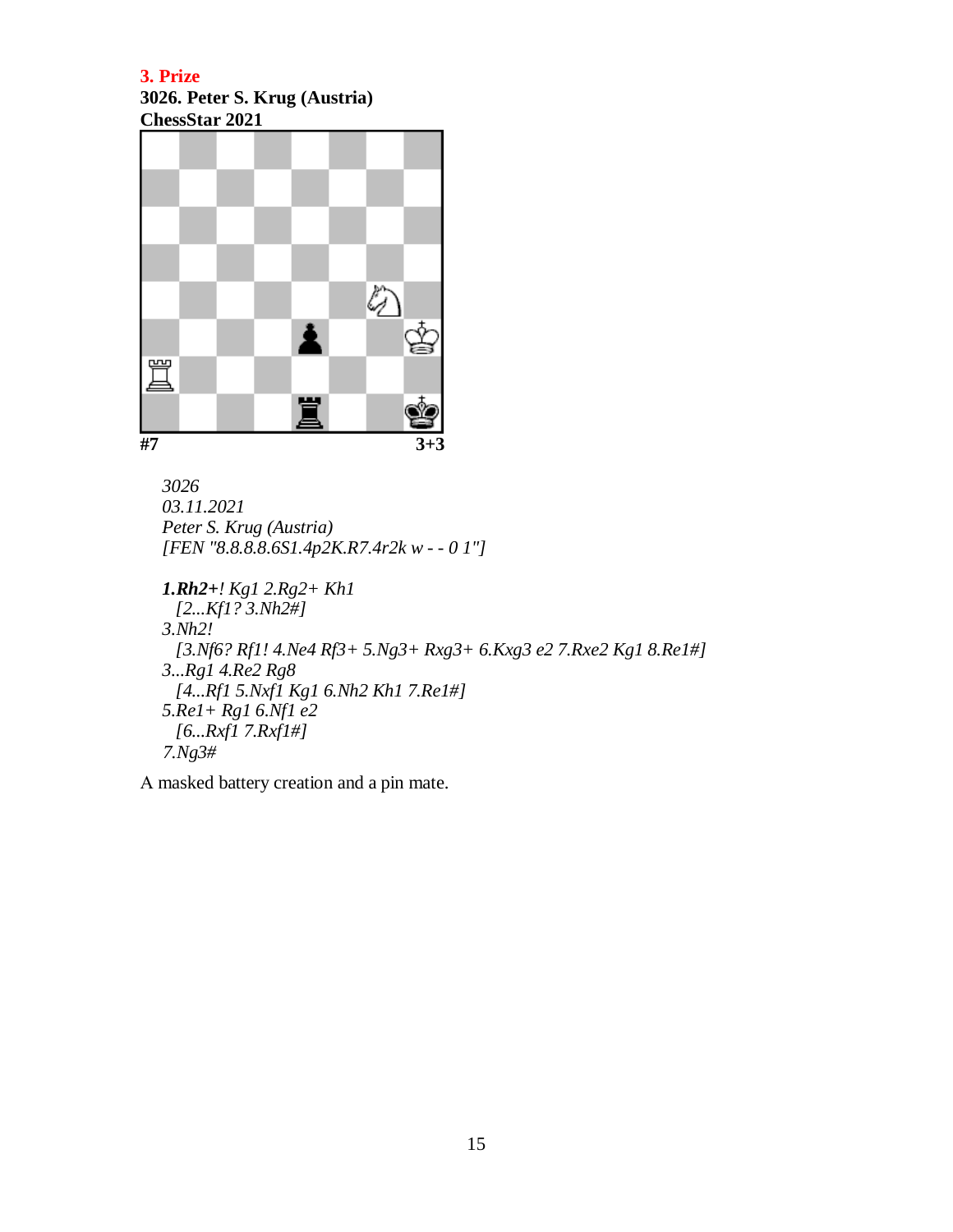# **2765. Kurt Keller (Germany) ChessStar 2021**



*2765 02.04.2021 Kurt Keller (Germany) 8.3Kp3.4p3.4k3.2B1p3.8.5Q2.8*

*1.Bb5? Kd5 2.Qe3 (3.Qc3 4.Bc6#) Ke5 3.Kxe7 Kf5 4.Qg3 e3 5.Bd3# 4...e5 5.Bd7# 3...Kd5 4.Qc3 (5.Bc6#) 1...e3! 1. Bf1? Kd5 2.Qe3 Ke5 3.Kxe7 Kf5 4.Qg3 (5.Bh3#) e3 5.Bd3# 3...Kd5 4.Qc3 e3 5.Bg2# 4...e5 5.Qc4# 1...e3! 1.Be2! e3 2.Qh4 Kf5 3.Kxe7 Ke5 4.Bf3 (5.Qf6#, Qe4#) Kf5 5.Qf6# 3...Kg6 4.Bd3+ Kg7 5.Qh7# 2...Kd5 3.Qf4 Kc5 4.Qc4+ Kb6 5.Qc7# 1...Kd5 2.Qe3 Ke5 3.Kxe7 Kf5 4.Qg3 e3 5.Bd3# 4...e5 5.Qg4# 3...Kd5 4.Qc3 e3 5.Bf3# 4...e5 5.Qc4#*

Тwo nice variations. The queen mates once, and the bishop mates in the other variation.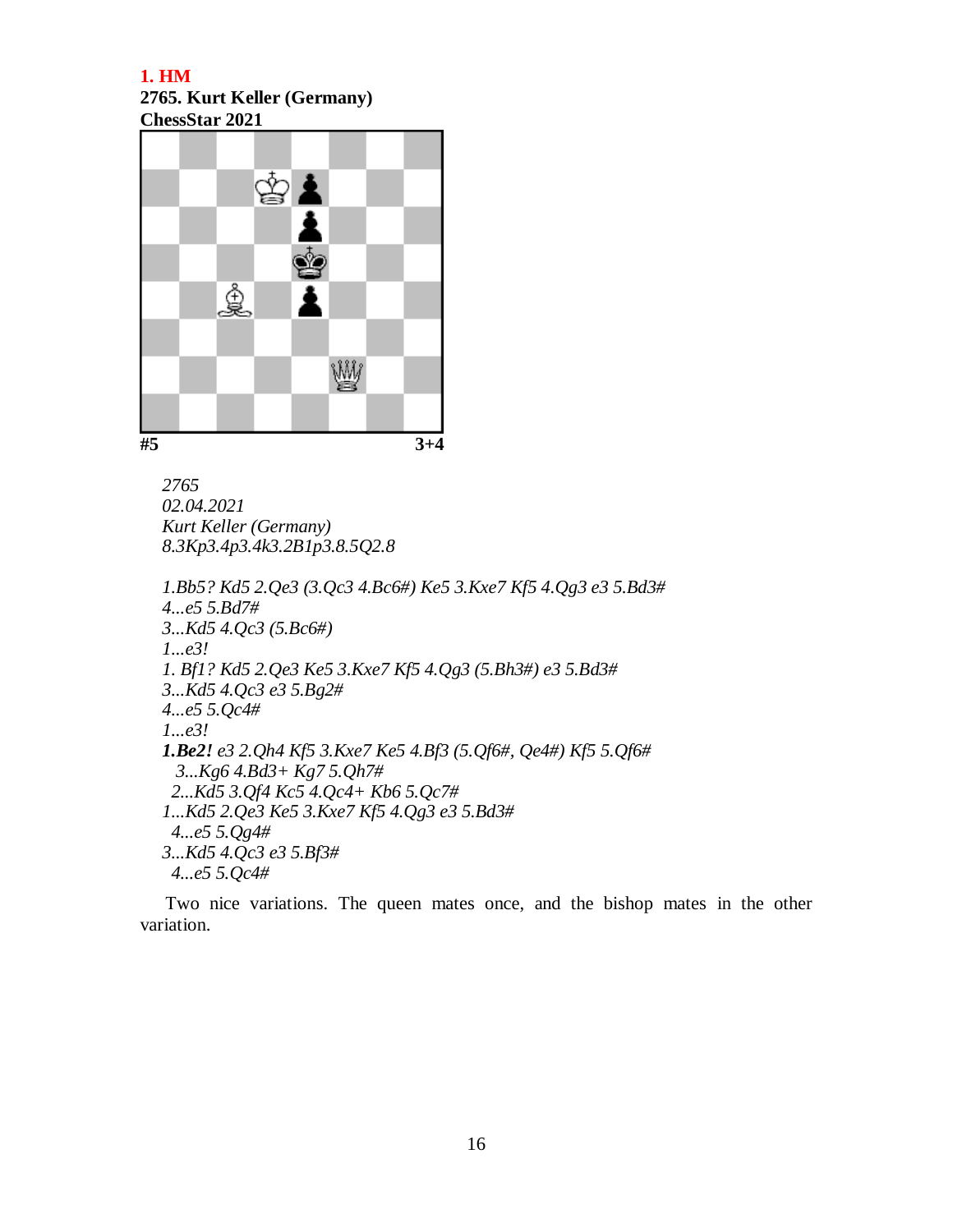**2790. Vladimir Kuzmichev (Russia) ChessStar 2021**



*06.05.2021 Vladimir Kuzmichev (Russia) 2B5/3P1k1K/3P4/4P3/8/8/8/8 w - - 0 1 1.Kh8? ~ 2.d8Q Kg6 3.Bg4 ~ 4.Qf6# 3...Kf7 4.Qg8# 1...Kg6 2.d8Q Kh5 3.Bf5 Kh6 4.Qh4# 1...Ke6!*

*1.d8B! ~ 2.Bd7 Kf8 3.Be7 Kf7 4.e6# 1...Kf8 2.Bd7 Kf7 3.e6+ Kf8 4.Be7# 1...Ke8 2.Be7 Kf7 3.e6+ Ke8 4.Bd7#*

А minor promotion and model chameleon echo mates.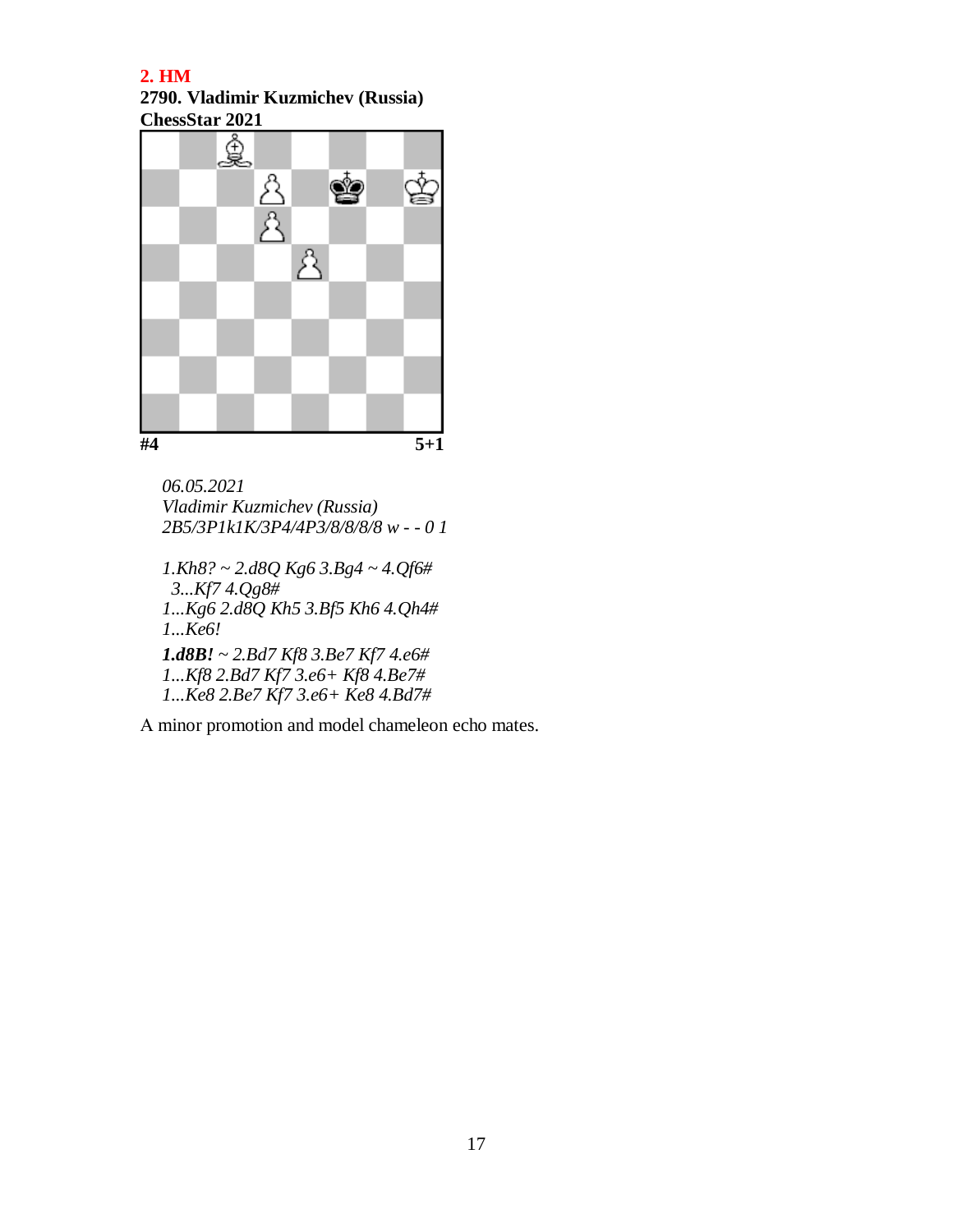**2829. Anatoly Stepochkin (Russia) ChessStar 2021**



*2828 20.06.2021 Anatoly Stepochkin (Russia)*

*Q7/B7/7K/8/8/7p/6rp/7k w - - 0 1*

*1.Qe8! Re2! 2.Qg6! Re3! 3.Qc6+ Kg1 4.Bxe3+ Kf1 5.Qf3+ Ke1 6.Qf2+ Kd1 7.Qd2# (2...Rf2 3.Qe4+ Kg1 4.Qe1+ Kg2 5.Qf2+ Kh1 6.Qf1(f3)# 3...Rg2 4.Bb8 Kg1 5.Qe1# 2...Rg2 3.Qb1+ Rg1 4.Qe4+ Rg2 5.Bb8 Kg1 6.Qe1# 2...Re6 3.Qxe6 Kg2 4.Qe2+ Kg3 5.Bb8 Kh4 6.Qe4#) (1...Rg4 2.Kh5 Kg2 3.Kxg4 Kf1 4.Qe3 h1S 5.Kf3 3...h1S 4.Qe3 Sf2 5.Qxf2+)*

 *(1...Rg6+ 2.Kxg6 Kg2 3.Qe2+ Kg3 4.Bb8+)*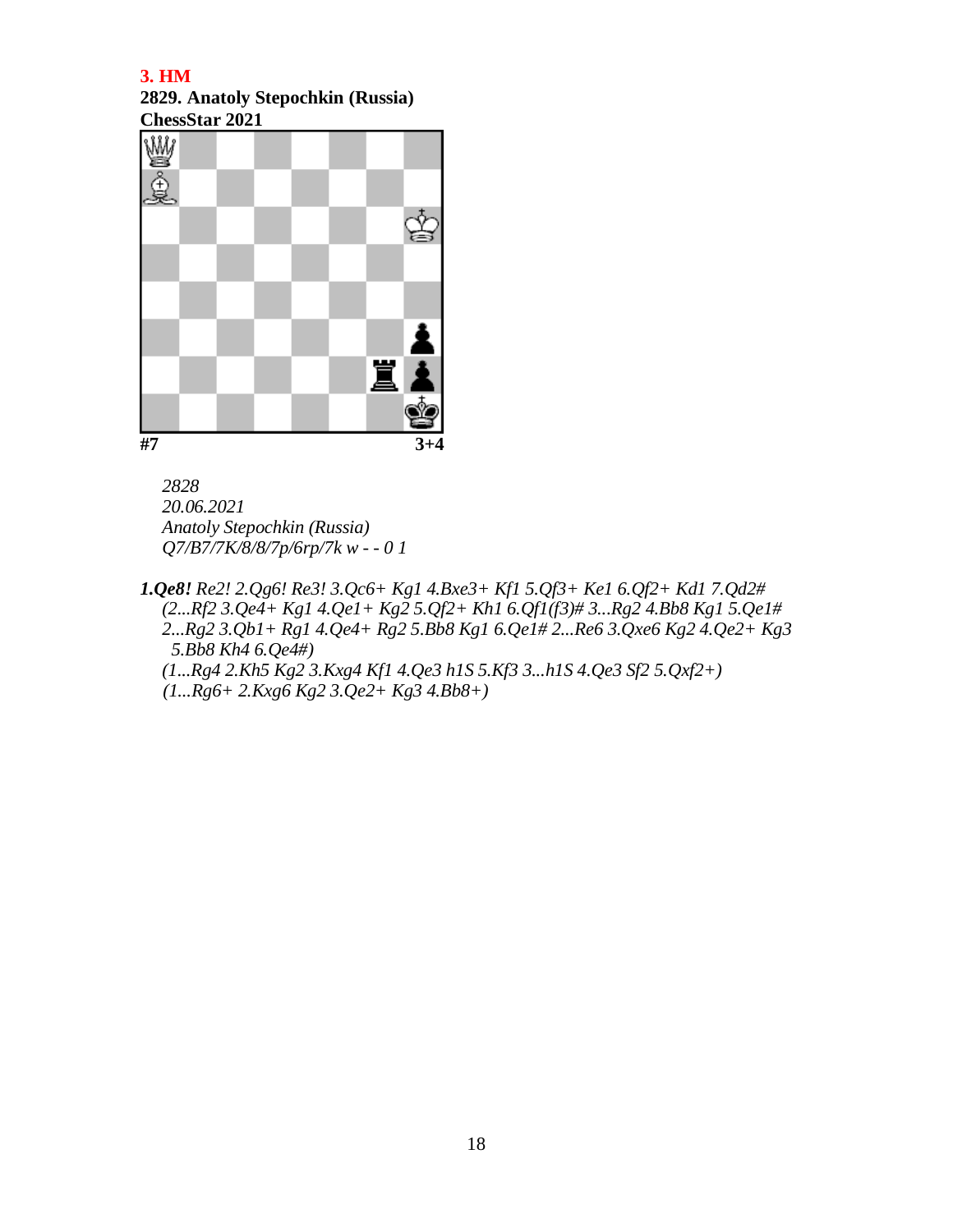**2851. Vladimir Kuzmichev (Russia)**



$$
5+2
$$

*2851 09.07.2021 Vladimir Kuzmichev (Russia) 5B1k/3pKP2/5P2/8/3P4/8/8/8 w - - 0 1*

*1...d5 2.Ke6 Kh7 3.Kf5 Kh8 4.B~ Kh7 5.f8=R Kh6 6.Rh8# 1...d6 2.Ke6 Kh7 3.Kf5 d5 4.B~ Kh6 5.f8Q+ Kh5 6.Qh8# 5...Kh7 6.Qg7#*

*1.Bg7+! Kh7 2.f8=S+ Kg8 3.Bh6 3…~/d6 4.f7+ Kh8 5.Kf6 ~ 6.Bg7# 3...d5 4.Bf4 Kh8 5.Be5 Kg8 6.f7#* 

Model mates and a minor promotion.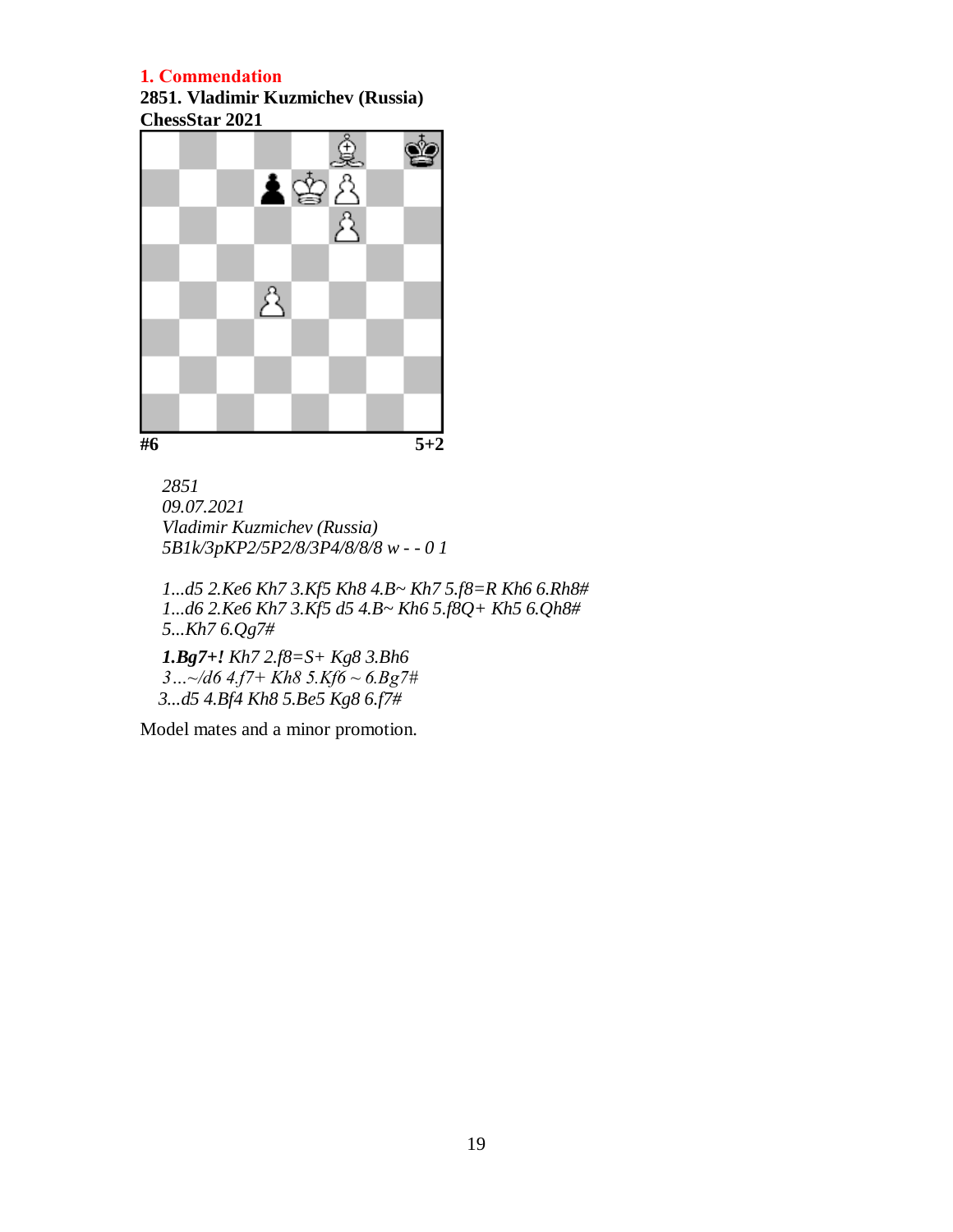**3304. Rauf Aliovsadzade (USA) ChessStar 2021**



*1.Bc6! (2.Qb7#) Rb5+ 2.Ka3 Ra5+ 3.Kb4 Ra4+ 4.Kxa4 b5+ 5.Kb4 Kb6 6.Qb7#.*

Four consecutive checks to white King.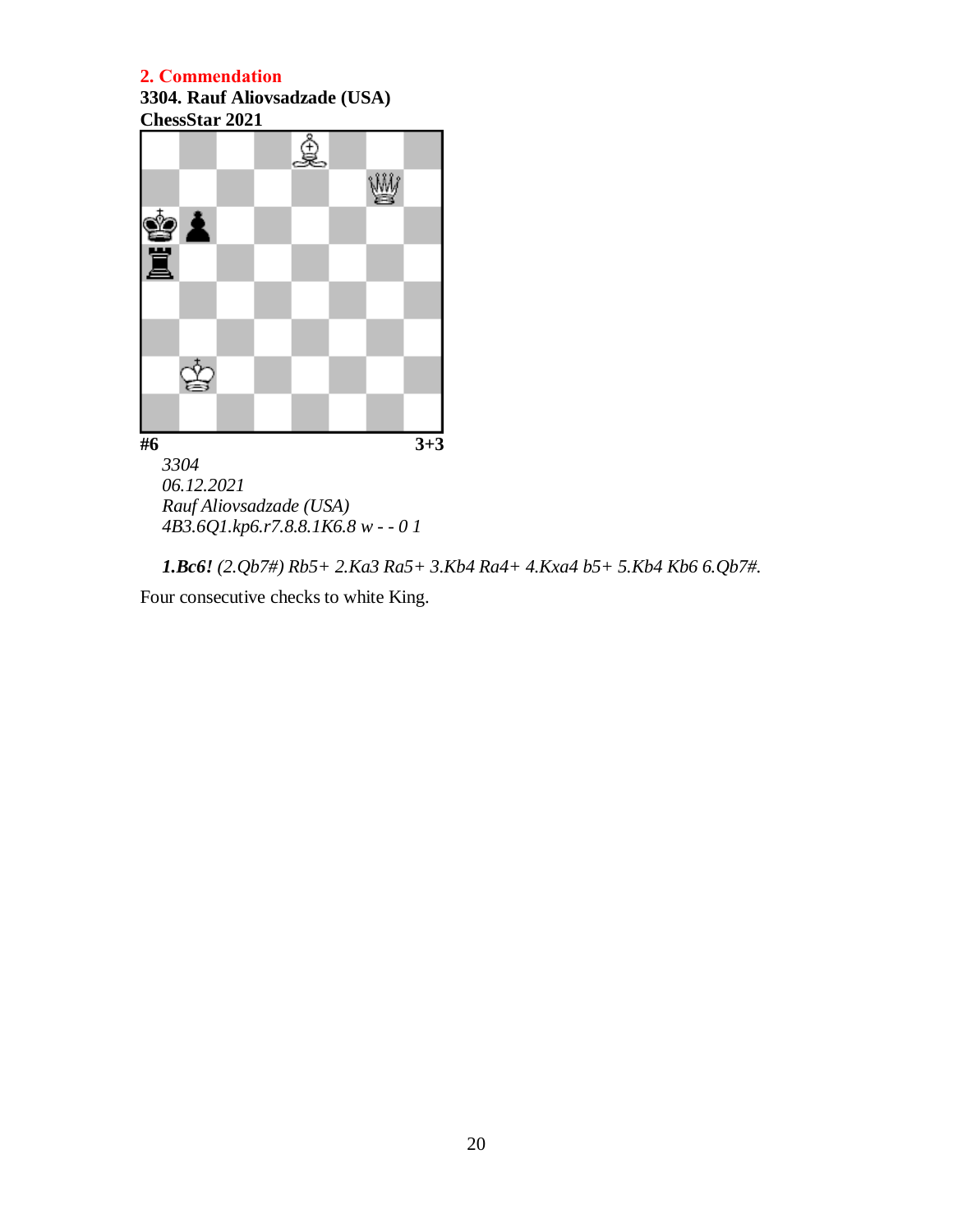**2916. Richard Becker (USA) ChessStar 2021**



*2716 12.01.2021 2916. Richard Becker [USA] 2Q5/7K/3b4/6pk/7p/8/8/8*

*1.Qe6? Be5! zz 2.Qf5 Bf4 zz 1.Qf5? Bf4! zz 2.Kg7 Be5+ 1.Qd7! zz Be5 2.Qe6 zz Bf4 3.Qe2+ g4 4.Qb5+ Be5/Bg5 5.Qxe5#/Qe8#*

A duel of the queen versus а bishop and an ideal mate.